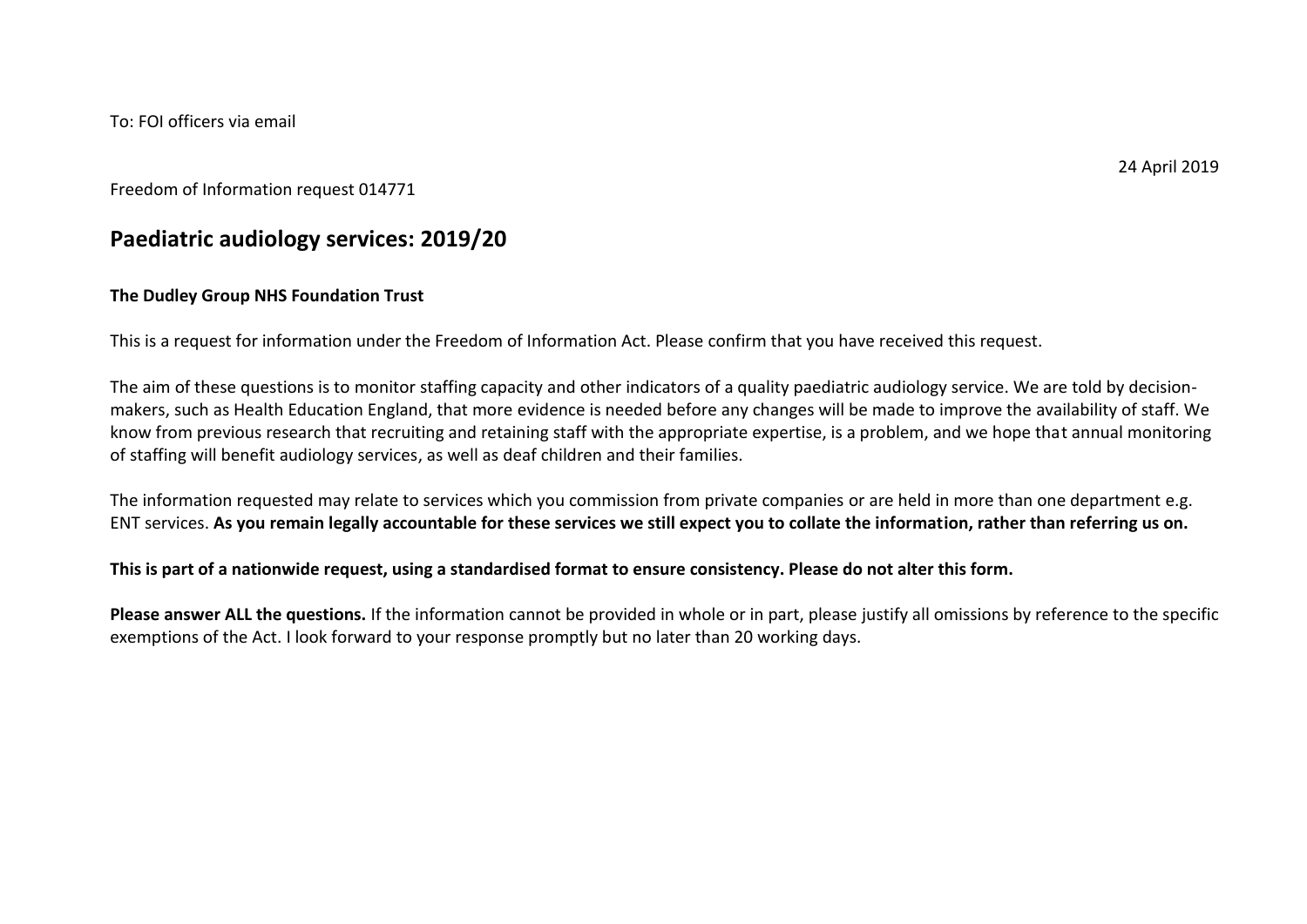# **Questions for paediatric audiology services: 2019/20**

**Please only complete this survey if your audiology service provides diagnostic hearing assessments AND hearing aid provision for children.** This may be hospital or community based. It is not necessary to complete this survey if your audiology service only provides hearing screening or assessments (such as primary tier, second tier or community services) and refers children on to other services for hearing aid provision when necessary.

Please base your answers on the support available as of 31 March 2019.

### **Section 1: Your service**

### **Please answer the questions below based on the situation as of 31 March 2019.**

1. Please provide the following information:

| Your name:             | <b>Ruth Delves</b>    |
|------------------------|-----------------------|
| Your role:             | Audiology Team Leader |
| Your email address:    | Ruth.delves@nhs.net   |
| Your telephone number: | 01384 321266          |

Please give the name of your audiology service/s. If you provide services on behalf of another Trust/s please provide details of all the Trusts that you provide services for below. **Please write names in full and expand acronyms:**

| <b>Audiology Department</b>                 |  |
|---------------------------------------------|--|
| Brierley Hill Health and Social Care Centre |  |
| Venture Way                                 |  |
| <b>Brierley Hill</b>                        |  |
| <b>West Midlands</b>                        |  |
| DY5 1RU                                     |  |

If you provide the services for another Trust/s, do these include diagnostic hearing assessments and hearing aid provision for children in any of these locations? Please put a cross next to the relevant answer.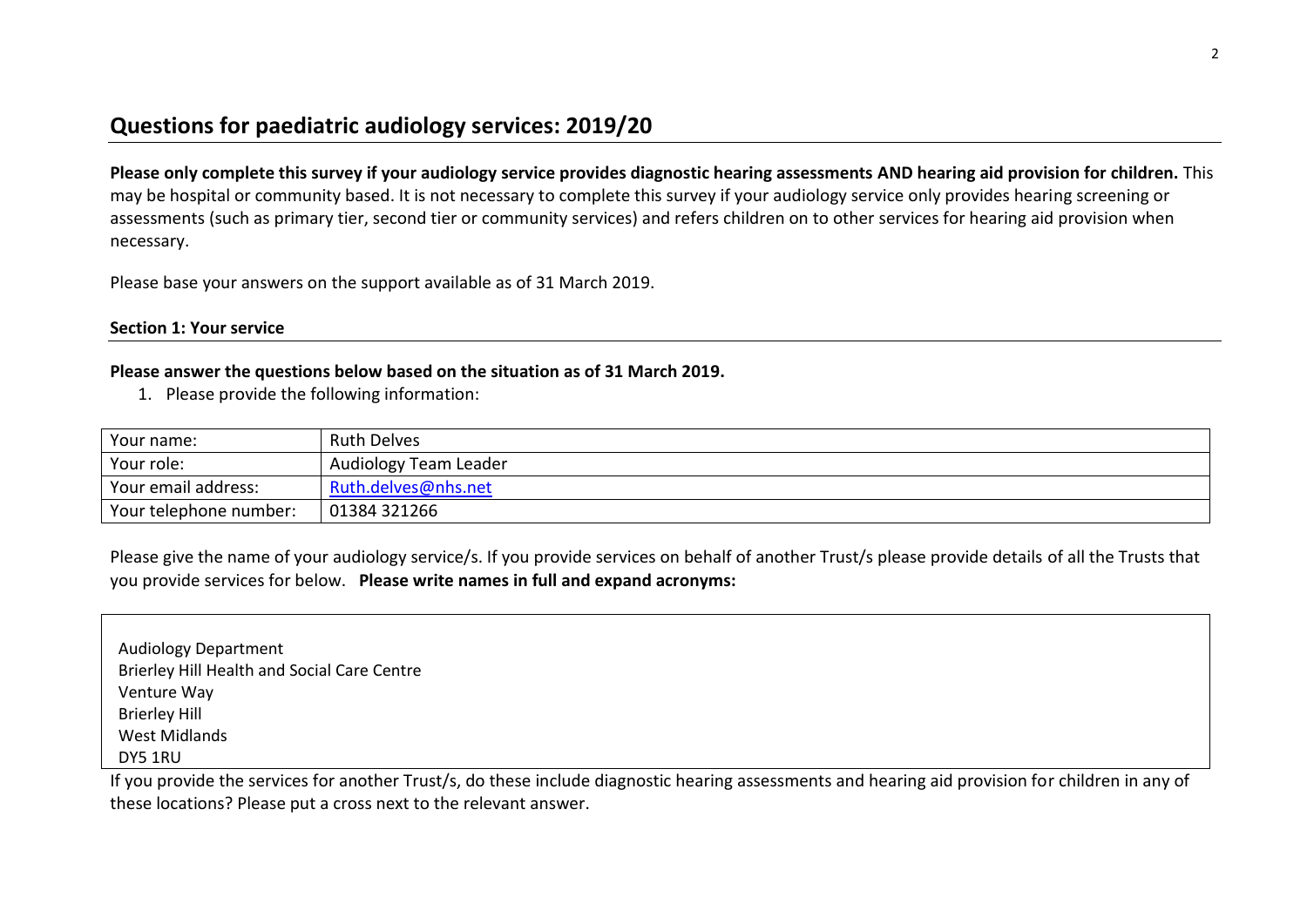o Yes

X No

If you selected Yes, we understand that your responses to the questions below may differ for each Trust.

- 2. We have included below, the locations where previously you, or a CCG for your area, have told us that paediatric audiology services are provided. Please complete the table by:
	- $\circ$  Putting a tick ( $\checkmark$ ) or cross ( $\checkmark$ ) in the final column to let us know if the information is correct;
	- o Please strike through information that is incorrect and add in any corrections in the relevant boxes;
	- o Please add missing location details at the end of the table adding extra rows if necessary.

| Name of NHS<br><b>Trust or Provider</b>                   | <b>Hospital or Clinic</b><br>or site name         | Address                                                                     | Postcode | <b>Funding CCGs</b> | Is your service<br>jointly delivered<br>with an adult<br>service? (for<br>example does the<br>service share<br>clinical staff/a<br>reception or<br>waiting<br>area/share a<br>budget?) Y/N | Is this information<br>correct? Please<br>$(\checkmark)$ or cross $(\star)$ . |
|-----------------------------------------------------------|---------------------------------------------------|-----------------------------------------------------------------------------|----------|---------------------|--------------------------------------------------------------------------------------------------------------------------------------------------------------------------------------------|-------------------------------------------------------------------------------|
| The Dudley<br><b>Group NHS</b><br><b>Foundation Trust</b> | Brierley Hill Health<br>and Social Care<br>Centre | Audiology<br>Department,<br>Venture Way,<br>Brierley Hill, West<br>Midlands | DY5 1RU  | <b>NHS Dudley</b>   |                                                                                                                                                                                            |                                                                               |
| The Dudley<br><b>Group NHS</b><br><b>Foundation Trust</b> | Russell's Hall<br>Hospital                        | Pensnett Road,<br>Dudley, West<br><b>Midlands</b>                           | DY1 2HQ  | <b>NHS Dudley</b>   |                                                                                                                                                                                            |                                                                               |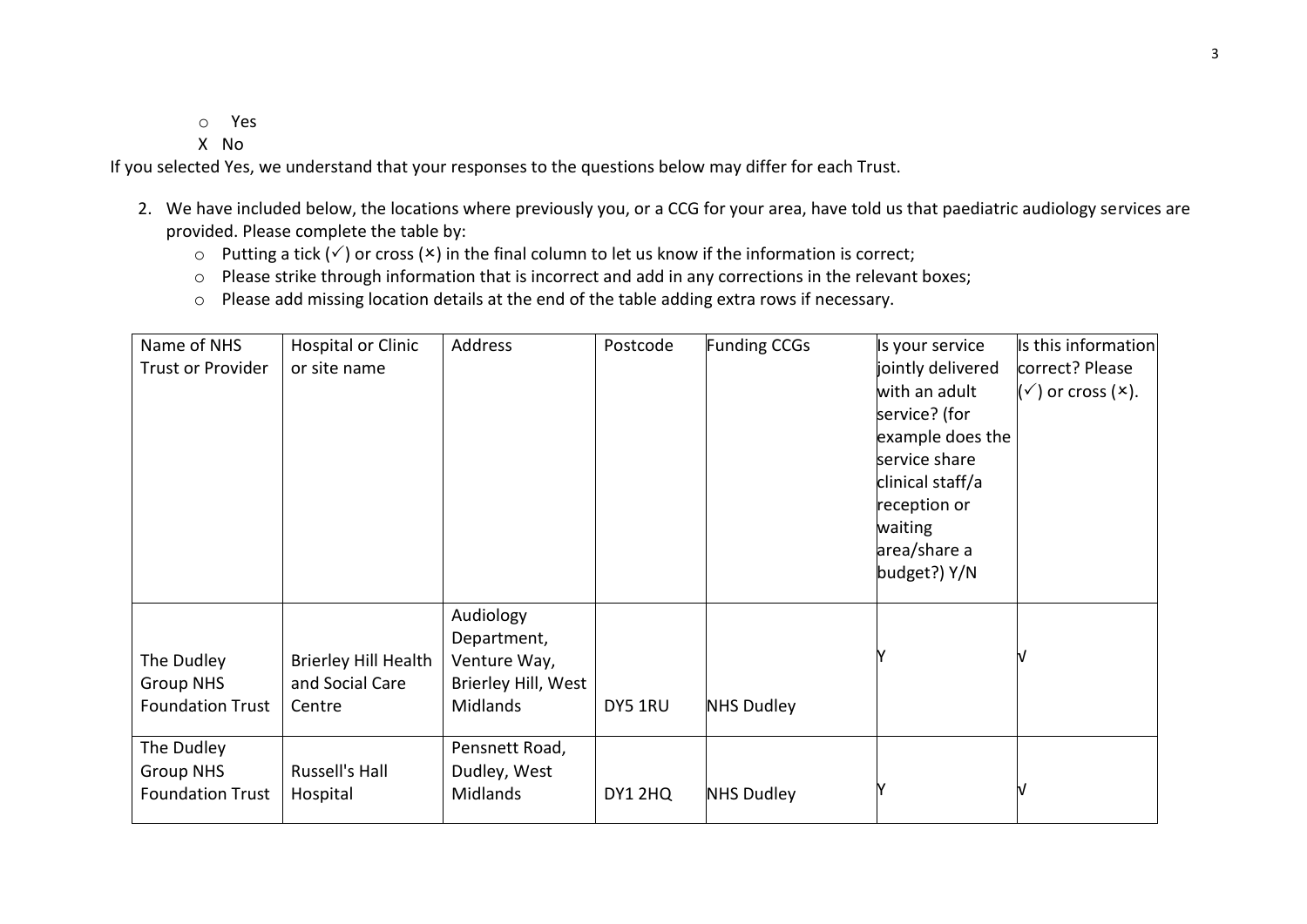|                         |                                        | John Corbett  |         |            |  |
|-------------------------|----------------------------------------|---------------|---------|------------|--|
| The Dudley              | Stourbridge Health   Drive, Amblecote, |               |         |            |  |
| <b>Group NHS</b>        | and Social Care                        | Stourbridge,  |         |            |  |
| <b>Foundation Trust</b> | Centre                                 | West Midlands | DY8 4HZ | NHS Dudley |  |
|                         |                                        |               |         |            |  |

## **Section 2: Waiting times**

3. On average, in the last quarter, (1 January – 31 March 2019) how many days did patients wait for the following? If you are not sure please estimate.

|                          | <b>Referral to</b><br>first<br>assessment<br>$-$ KPI NH1<br>(newborn)<br>hearing<br>screening<br>pathway) | <b>Referral to</b><br>first<br>assessment<br>(older<br>children<br>post-<br>newborn<br>hearing<br>screening) | Decision to fit<br>hearing aids to<br>time fitted for<br><b>PCHI</b><br>(both newborn<br>hearing<br>screening<br>pathway and<br>older children<br>referred from<br>other routes) | <b>Routine follow-up</b><br>hearing aid review<br>for existing PCHI not<br>including glue ear<br>(wait beyond<br>expected date, i.e. a<br>child seen for their<br>$3/12$ follow up at 3<br>months would be 0<br>days, a child seen at<br>4 months for a 3/12<br>follow up would be<br>30 calendar days) | <b>New</b><br>earmoulds<br>(working)<br>days from<br>time<br>notified of<br>need) | <b>Hearing aid</b><br>repairs<br>(working)<br>days from<br>time<br>notified of<br>need) | Routine follow-up<br>hearing tests for<br>children with glue<br>ear<br>(wait beyond<br>expected date, i.e.<br>a child seen for<br>their 3/12 follow up<br>at 3 months would<br>be 0 days, a child<br>seen at 4 months<br>for a $3/12$ follow up<br>would be 30<br>calendar days) | <b>Grommet</b><br>surgery<br>for glue<br>ear<br>(RTT<br>pathway) |
|--------------------------|-----------------------------------------------------------------------------------------------------------|--------------------------------------------------------------------------------------------------------------|----------------------------------------------------------------------------------------------------------------------------------------------------------------------------------|---------------------------------------------------------------------------------------------------------------------------------------------------------------------------------------------------------------------------------------------------------------------------------------------------------|-----------------------------------------------------------------------------------|-----------------------------------------------------------------------------------------|----------------------------------------------------------------------------------------------------------------------------------------------------------------------------------------------------------------------------------------------------------------------------------|------------------------------------------------------------------|
| <b>Number</b><br>of days | 9                                                                                                         | 34                                                                                                           | 12                                                                                                                                                                               | 55                                                                                                                                                                                                                                                                                                      | 10                                                                                | 1                                                                                       | 20                                                                                                                                                                                                                                                                               | Not known                                                        |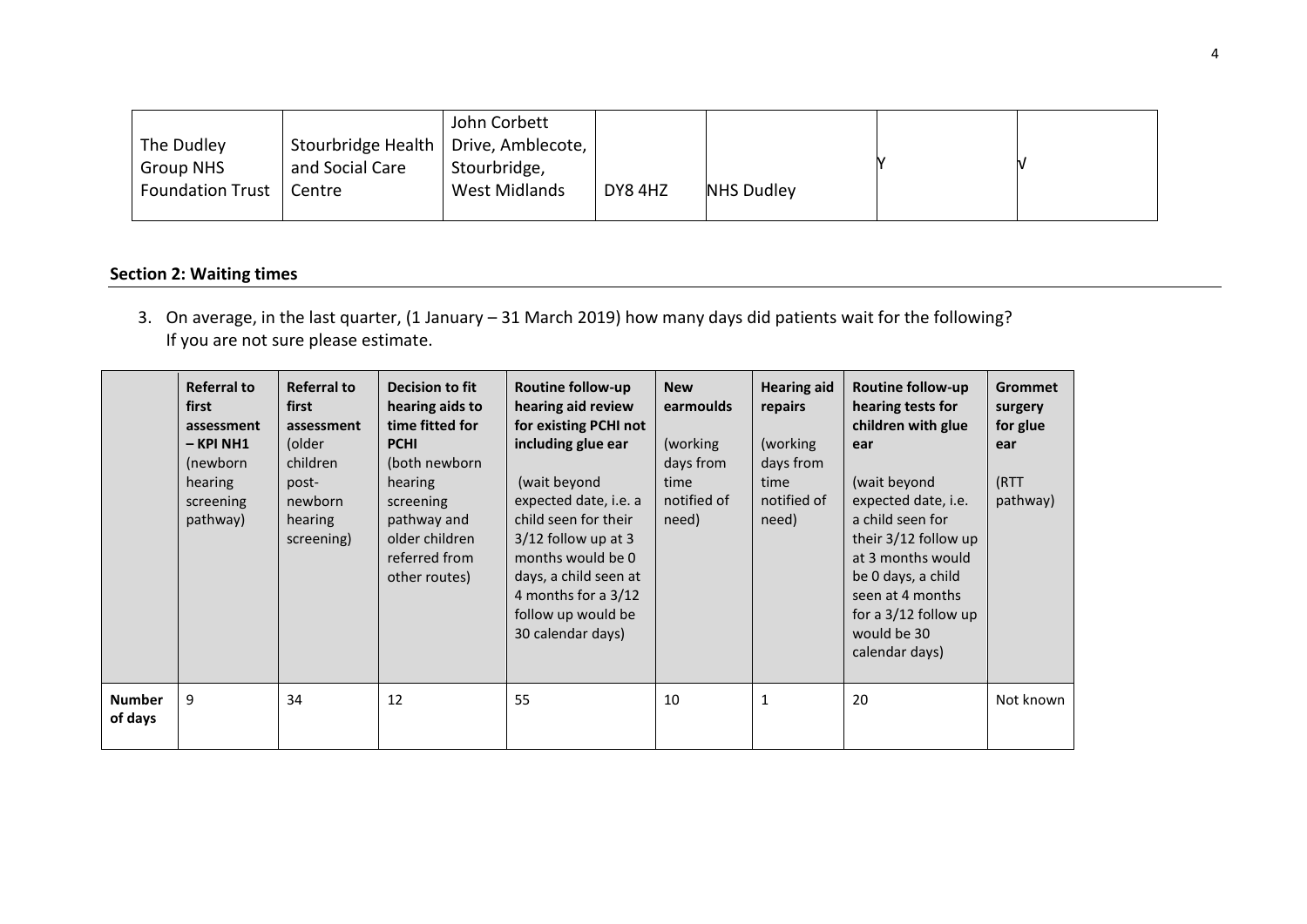**Please answer the questions in this section based on the situation as of 31 March 2019. Please put a cross next to the relevant answer/s.**

4. What options are included in your current management pathway for temporary conductive hearing loss? Select all that apply:

| Air conduction hearing aids  |                         |
|------------------------------|-------------------------|
| Bone conduction hearing aids |                         |
| 'Watch and wait'             | In conjunction with ENT |
| Grommets                     | <b>Under ENT</b>        |
| Otovent                      | Advice leaflet given    |

Other, please specify:

5. Are there any groups of children that you don't currently provide hearing instruments for? Select all that apply:

| Temporary conductive loss                                        |  |
|------------------------------------------------------------------|--|
| Unilateral loss                                                  |  |
| Mild loss                                                        |  |
| Moderate loss                                                    |  |
| Auditory Neuropathy Spectrum Disorder (ANSD)                     |  |
| Not applicable – we provide hearing instruments for all children |  |

Other, please specify: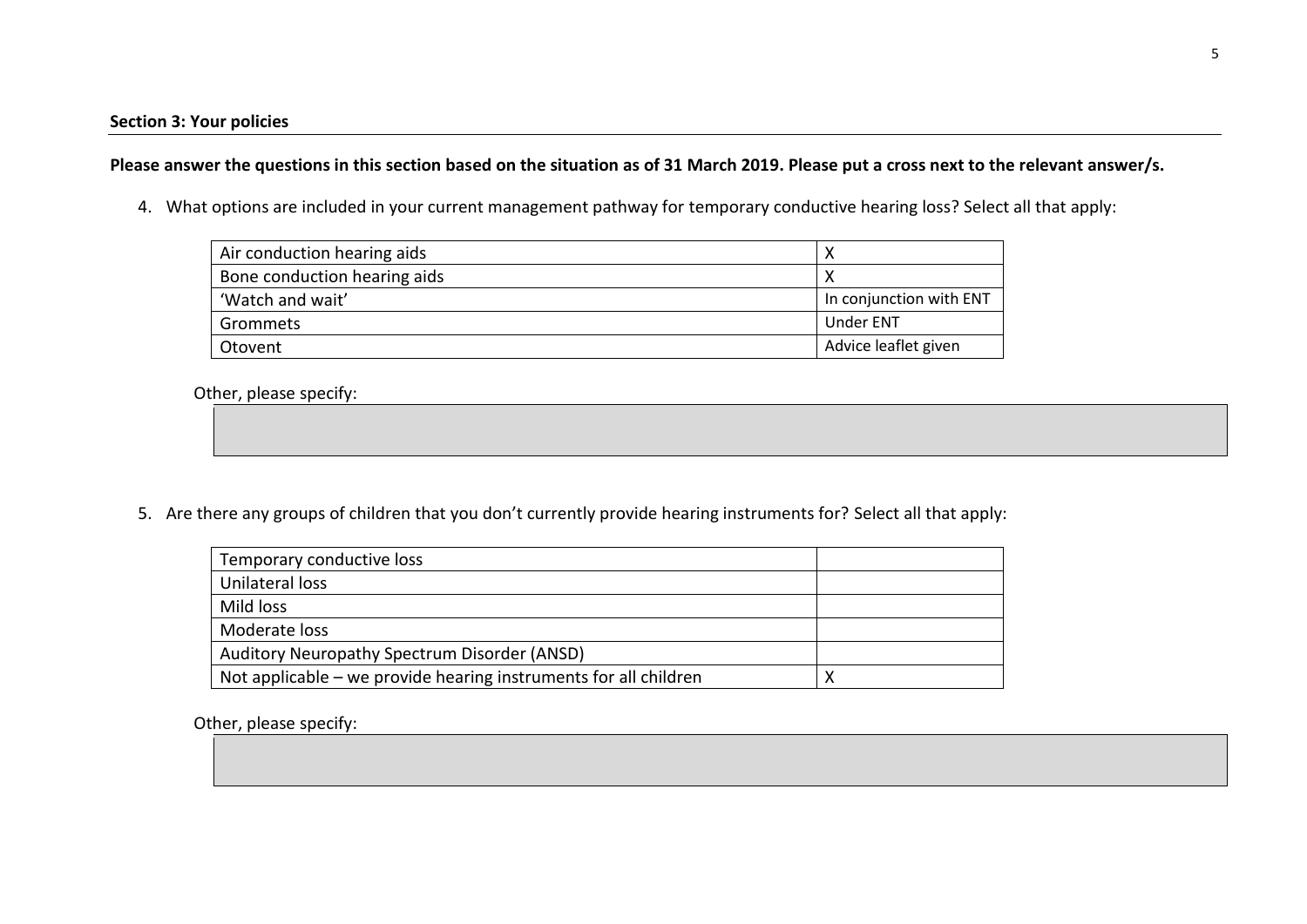If you have selected any groups of children above, please explain why you don't provide hearing instruments for those groups.

6. Do you currently provide free batteries for children's hearing aids? Please select one answer:

| No<br>never<br>$\cdot$ . |     |
|--------------------------|-----|
| Yes,                     | . . |
| always                   |     |

Yes, with limitations – please specify:

7. Do you currently provide a choice of coloured moulds to children at no extra charge? Please select one answer:

| No,<br>never   |          |
|----------------|----------|
| Yes,<br>always | $\cdots$ |

Yes, with limitations – please specify:

8. What types of appointments do you offer? Please select all that apply:

| We offer extra appointments in school holidays                 |             |
|----------------------------------------------------------------|-------------|
| We offer extended opening times (before 9 am and/or after 5pm) |             |
| We offer Saturday appointments                                 |             |
| We deliver some services in schools                            |             |
| We offer telephone or video appointments eg. Skype             | X (Reviews) |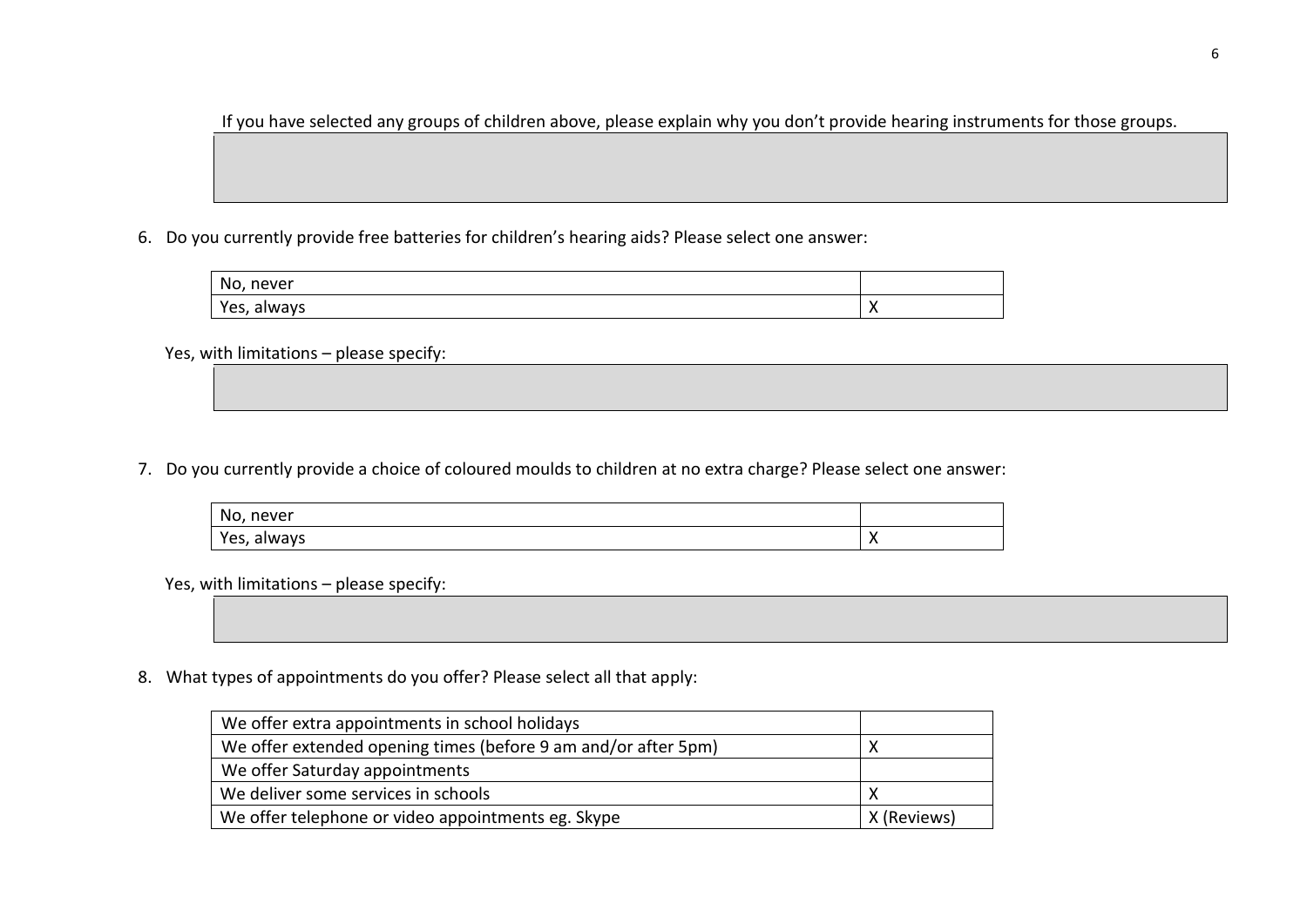#### **Section 4: Your caseload**

9. How many deaf children were on your case load?

#### **Information is recorded in a patients notes, this information is not recorded electronically so a report cannot be run to obtain this information**

Permanent Childhood Hearing Impairment (PCHI) should include:

- o All children who have a unilateral or bilateral sensori-neural or permanent conductive deafness, at all levels from mild to profound, using BSA/BATOD descriptors.
- o Those with permanent conductive deafness to include those children with a syndrome known to include permanent conductive deafness, microtia/atresia, middle ear malformation, or those who have had middle ear surgery such as mastoidectomy. It also includes those children with glue ear who are not expected to 'grow out' of the condition before the age of 10 years, such as those born with a cleft palate, Down's syndrome, cystic fibrosis, or primary ciliary dyskinesia.
- o BUT NOT children known to have Auditory Neuropathy Spectrum Disorder (ANSD) as we are asking for those numbers separately.

Temporary conductive deafness should include:

o children with glue ear who may have been fitted with hearing aids as an alternative to grommet surgery but who are expected to 'grow out' of the condition before the age of 10 years.

|                                                                                 | <b>On 31 March 2019</b> |
|---------------------------------------------------------------------------------|-------------------------|
| Number of births per annum your service covers                                  |                         |
| Age group your service covers (e.g. $0 - 18$ years)                             | 0-18 years              |
| <b>Total number of children with PCHI</b>                                       |                         |
| Total number of children with temporary deafness (and fitted with hearing aids) |                         |
| Total number of children with ANSD                                              |                         |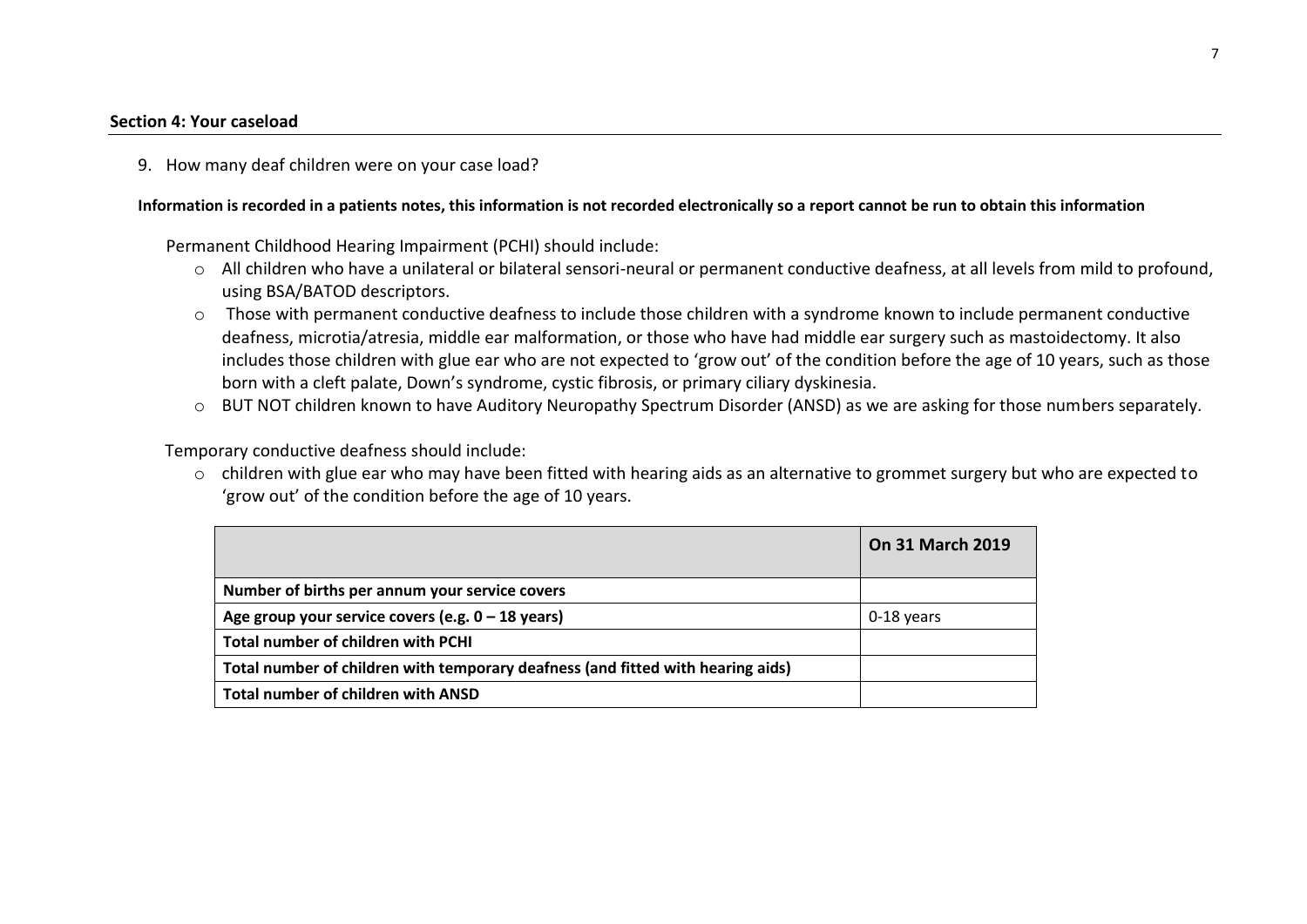10. How many of the children on your caseload were referred to your service from the Newborn Hearing Screen?

This information is recorded in a patients notes and they are not accessible under the FOI Act

### **Section 5: Quality improvement**

### **Please put a cross next to the relevant answer/s.**

10. Have you registered for (Improving Quality in Physiological Services) IQIPS this year? Please select one answer:

| No                                           |  |
|----------------------------------------------|--|
| Yes for adults audiology services            |  |
| Yes for children's audiology services        |  |
| Yes for both adults and children's audiology |  |

11. Which of the below best describes your current status with regard to IQIPS for **children's services**? Please select one answer:

| Registered for the IQIPS process but dropped out after March 2018 (go to question 13)                                  |  |
|------------------------------------------------------------------------------------------------------------------------|--|
| Never registered for the IQIPS process (go to question 13)                                                             |  |
| Registered for the IQIPS process but have not had an onsite assessment (go to question 14)                             |  |
| Registered for the IQIPS process, had an onsite assessment but did not reach the required standard (go to question 14) |  |
| Gained accreditation with IQIPS - at least one site that sees children (go to next section 6: Staffing and training)   |  |

12. If you are not registered with IQIPS, what is the **main** reason? **Please select one answer**:

### **Children's services**

| Lack of capacity (staffing)                |  |
|--------------------------------------------|--|
| Think we won't reach the required standard |  |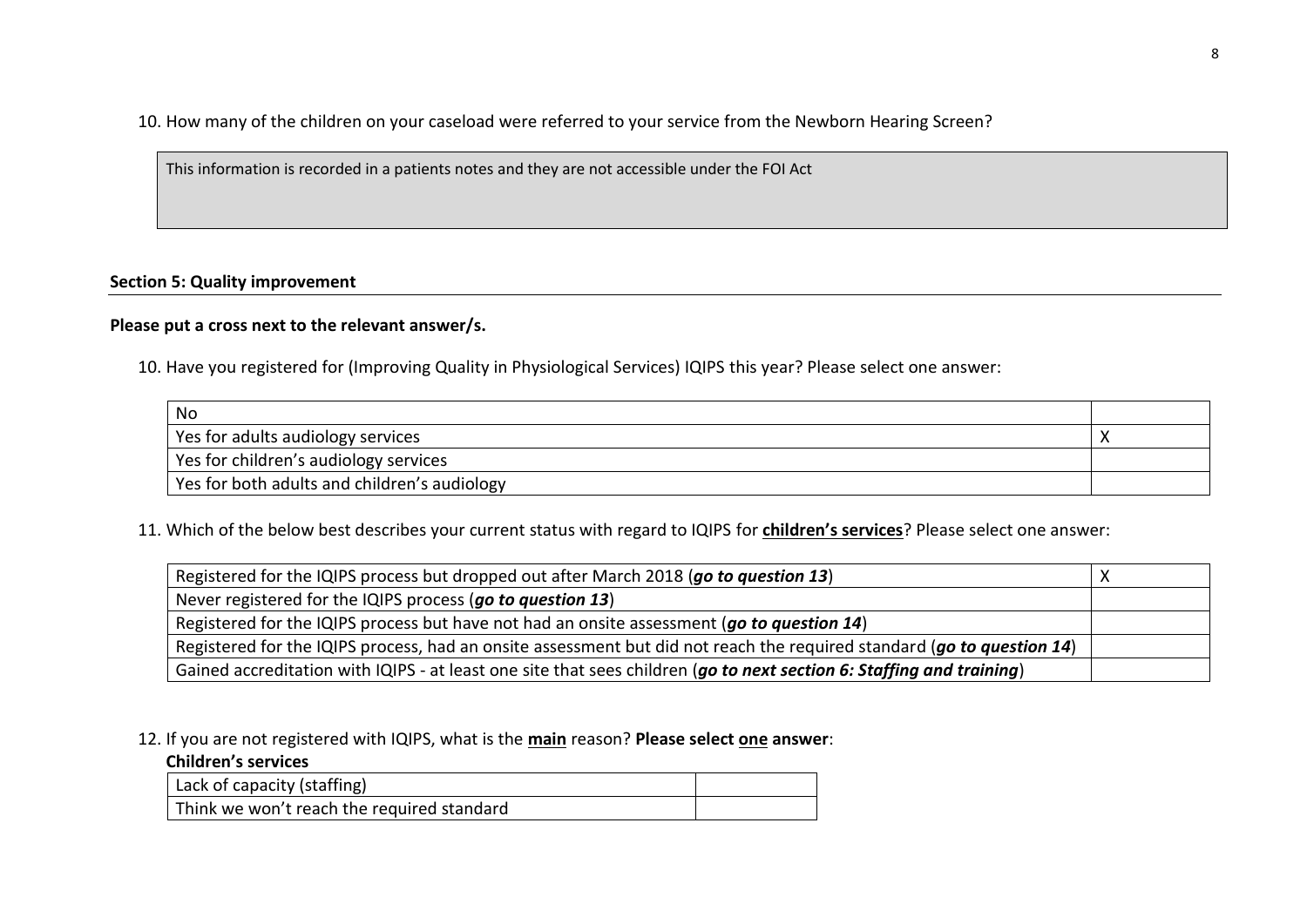| No budget for it                        |  |
|-----------------------------------------|--|
| It's a tick box exercise                |  |
|                                         |  |
| It's too complicated                    |  |
| Commissioners won't fund it             |  |
| Commissioners don't require it          |  |
| Trust Management haven't prioritised it |  |
| It is not mandatory                     |  |

Other (please specify)

## **Please move to section 6: Staffing and training.**

13. If you are registered with IQIPS but have not progressed in the last year, what is the **main** reason? **Please select one answer**:

| Lack of capacity (staffing)                                      |  |
|------------------------------------------------------------------|--|
| Think we won't reach the required standard                       |  |
| No budget for it                                                 |  |
| It's a tick box exercise                                         |  |
| It's too complicated                                             |  |
| Commissioners won't fund it                                      |  |
| Commissioners don't require it                                   |  |
| Trust Management haven't prioritised it                          |  |
| It is not mandatory                                              |  |
| Not applicable – we have made progress with accreditation in the |  |
| last year                                                        |  |

Other (please specify)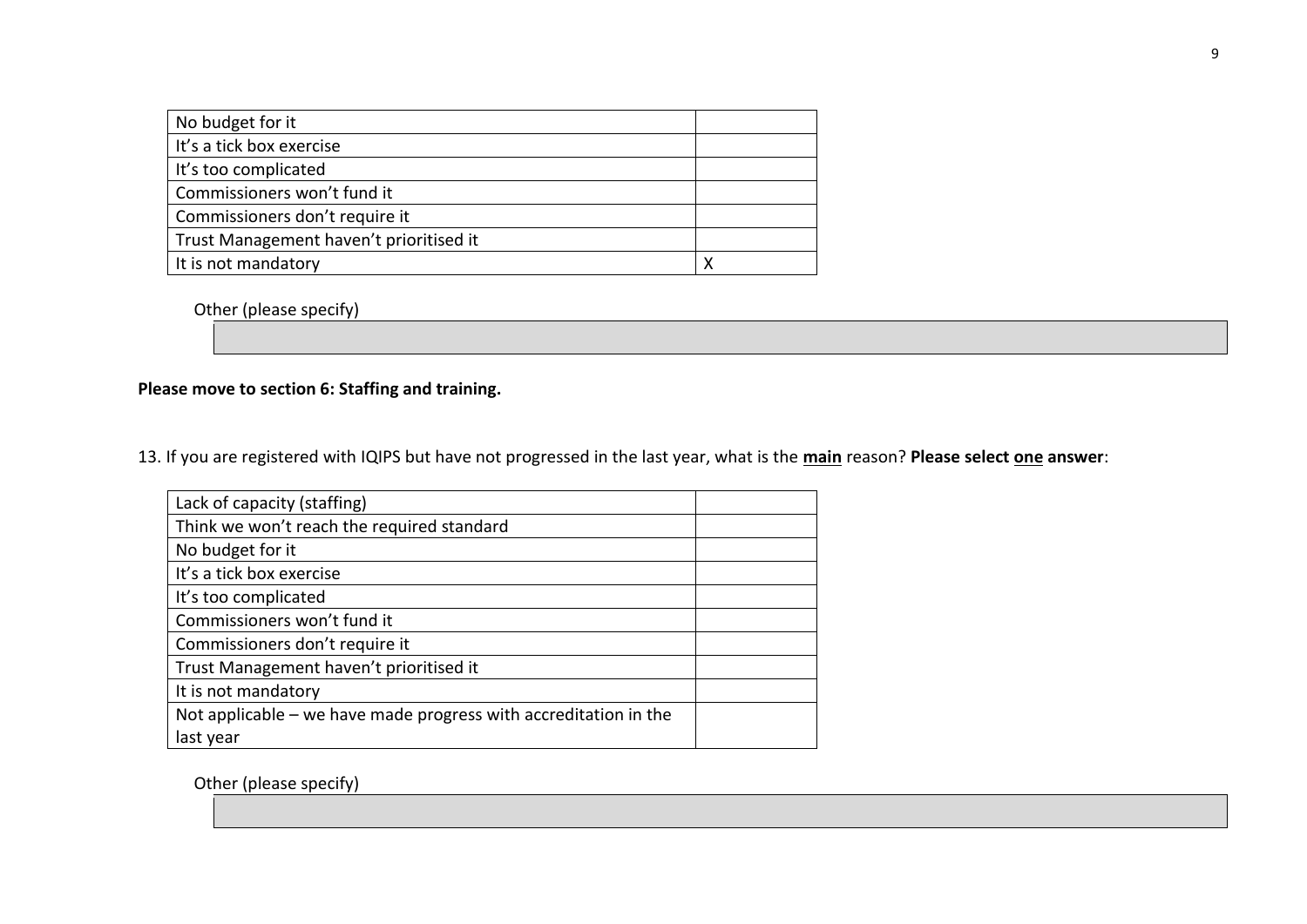14. Has your service booked its onsite assessment with UKAS? Please select one answer:

| No (go to question $16$ ) |               |
|---------------------------|---------------|
| Yes                       | X Adults only |

If yes, what is the date of your onsite assessment:

MM/YYYY

09/2019

**Please move to section 6: Staffing and training.**

15. What colour are you currently at on the UKAS traffic light system?

Please put a cross next to the relevant answer.

| Red          |  |
|--------------|--|
| Amber        |  |
| Green        |  |
| Not using it |  |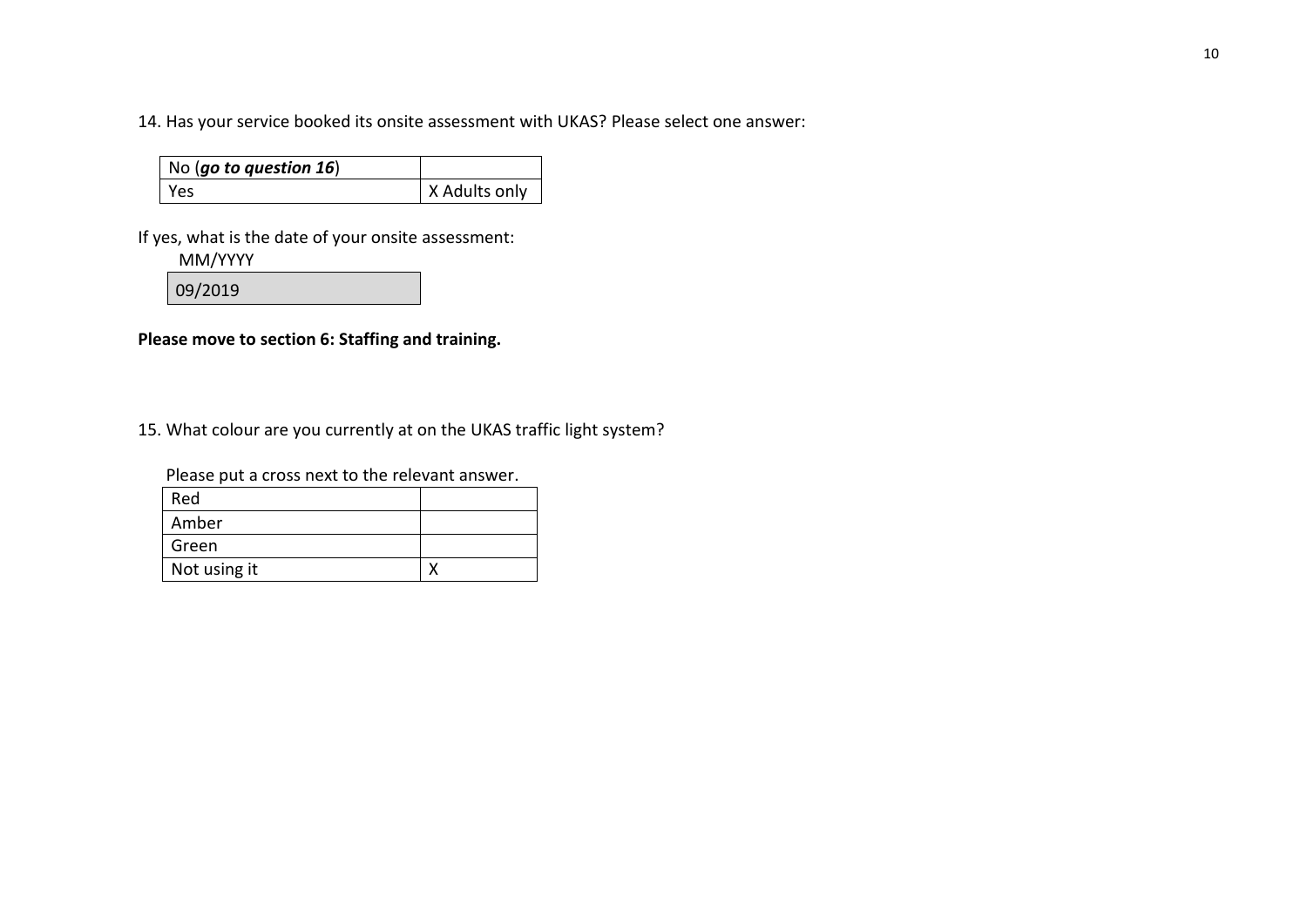16. How many full time equivalent staff does your **children's** audiology service have at the following levels as on 31 March 2019?

Please express part-time roles as a fraction of a full time role eg. 1 full time role and a part time role of 3 days would be 1.6 FTE.

|                                                                                          | 31 March 2019              |                       |                           |                  |                       |
|------------------------------------------------------------------------------------------|----------------------------|-----------------------|---------------------------|------------------|-----------------------|
| Level                                                                                    | Permanent posts            | Locum/temporary posts | Vacant posts              | Frozen posts     | Apprentices           |
| Band 1                                                                                   | $\mathbf 0$                | 0                     | $\mathbf 0$               | $\mathbf 0$      | 1 Clinical<br>1 Admin |
| <b>Band 2</b>                                                                            | 1.0 Clinical<br>1.79 Admin | $\mathbf 0$           | 1.0 Clinical<br>1.0 Admin | $\mathbf 0$      | 0                     |
| Band 3                                                                                   | 1.11 Admin                 | 0                     | 0                         | $\mathbf 0$      | 0                     |
| Band 4                                                                                   | $\mathbf 0$                | 0                     | 0                         | $\boldsymbol{0}$ | 0                     |
| <b>Band 5</b>                                                                            | 5.02 Clinical              | 0                     | 0                         | $\mathbf 0$      | 0                     |
| Band 6                                                                                   | 1.44 Clinical              | 0                     | 0                         | $\mathbf 0$      | 0                     |
| Band 7                                                                                   | 6.64 Clinical              | 0                     | 0                         | $\mathbf 0$      | 0                     |
| Band 8 a                                                                                 | 0                          | 0                     | 0                         | $\pmb{0}$        | 0                     |
| <b>Band 8b</b>                                                                           | 0                          | 0                     | 0                         | $\mathbf 0$      | 0                     |
| Band 8 c                                                                                 | $\mathbf 0$                | 0                     | 0                         | $\mathbf 0$      | 0                     |
| Band 8 d                                                                                 | $\mathbf 0$                | 0                     | 0                         | $\mathbf 0$      | 0                     |
| Band 9                                                                                   | 0                          | 0                     | 0                         | $\mathbf 0$      | 0                     |
| Doctor specialising in<br>audiology (paediatrician,<br>audiovestibular physician<br>etc) | $\mathbf 0$                | 0                     | 0                         | 0                | 0                     |
| Other staff eg. volunteers<br>and students                                               | $\mathbf 0$                | 0                     | $\mathbf 0$               | $\mathbf 0$      | 0                     |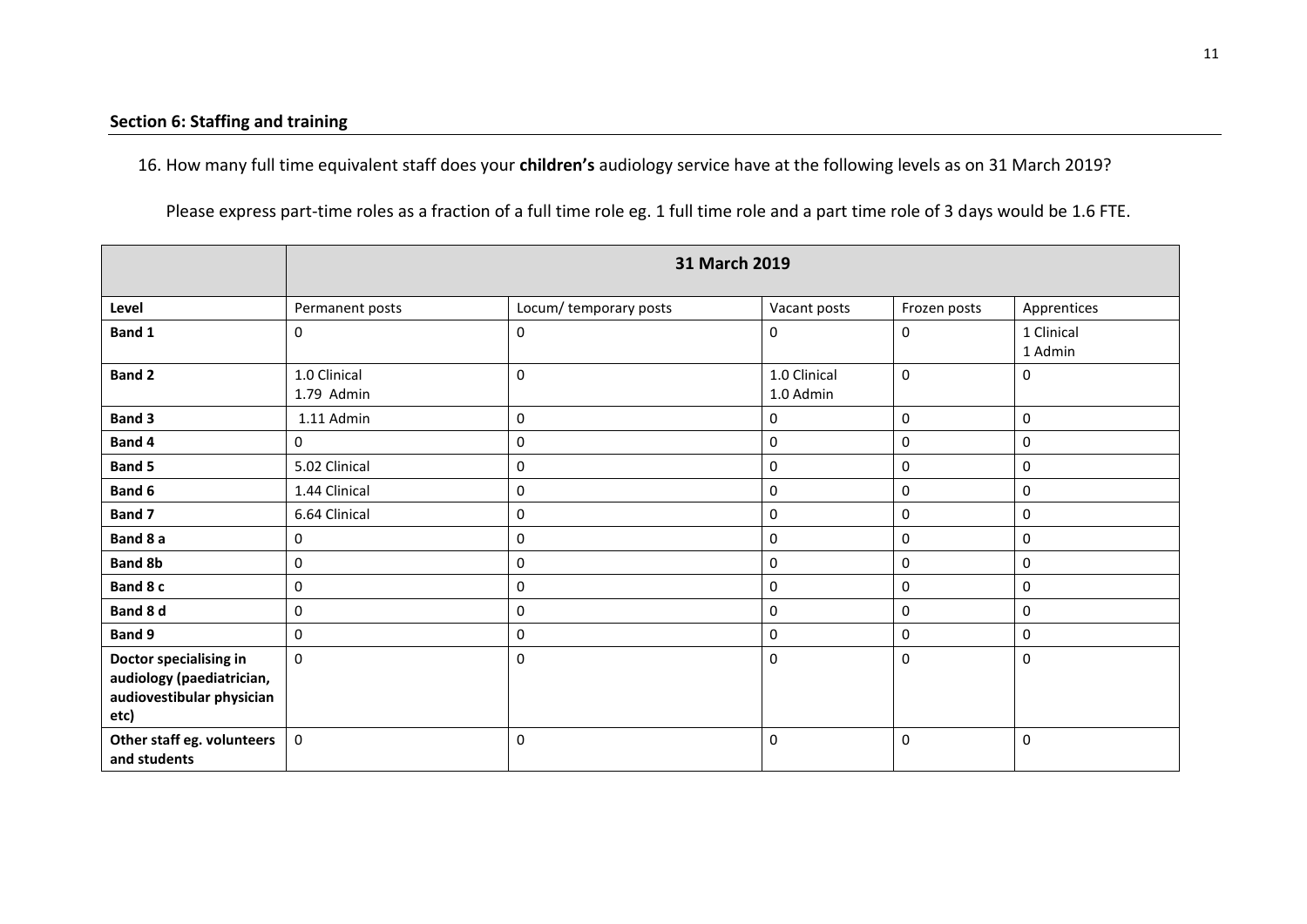### **Please put a cross next to the relevant answer/s.**

17. If there has been a reduction in the number or skill level of staff compared to last year, what are the reasons for this? Please select all that apply.

| We have been unable to recruit staff at higher bands – level 6 and above |  |
|--------------------------------------------------------------------------|--|
| We have been unable to recruit staff at lower bands – level 5 and below  |  |
| Posts have been frozen                                                   |  |
| Posts have been deleted                                                  |  |
| Staff hours have been reduced - voluntarily or otherwise                 |  |

Other, please detail:

- 18. Are you aware of any planned changes to staffing in 2019/20?
	- o No
	- X Yes, please detail:

1 Band 5 going on Maternity leave

19. Thinking about permanent posts in the service as of 31 March 2019, what was the split of clinical and non-clinical sessions for audiology staff?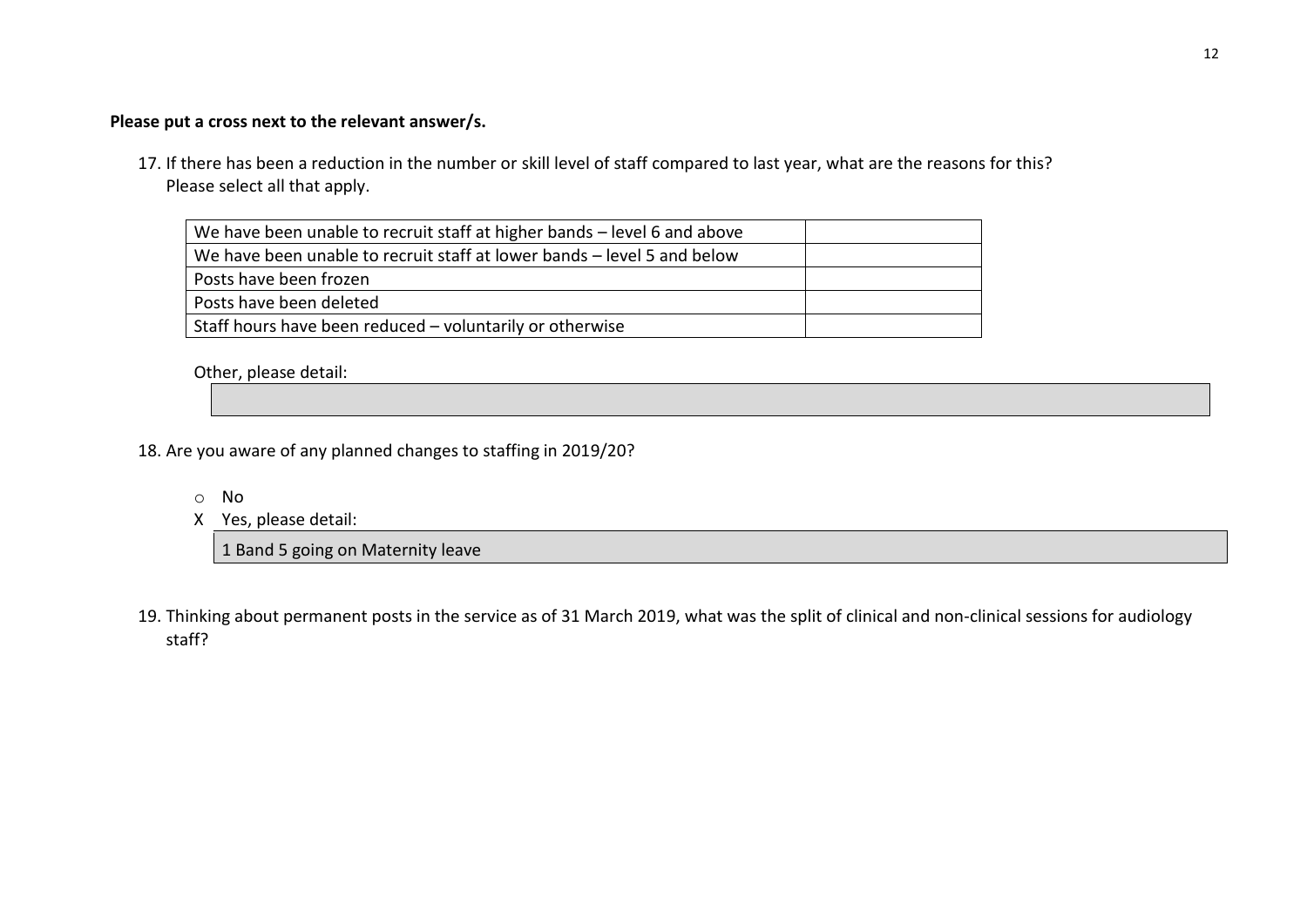| Level                                                                           | <b>Number of clinical</b><br>sessions per week | <b>Number of non-clinical</b><br>sessions per week |
|---------------------------------------------------------------------------------|------------------------------------------------|----------------------------------------------------|
| <b>Band 5</b>                                                                   | 38                                             | $\Omega$                                           |
| Band 6                                                                          | 12                                             | 0                                                  |
| Band 7                                                                          | 51                                             | 10                                                 |
| Band 8 a                                                                        | N/A                                            | N/A                                                |
| Band 8 b                                                                        | N/A                                            | N/A                                                |
| Band 8 c                                                                        | N/A                                            | N/A                                                |
| Band 8 d                                                                        | N/A                                            | N/A                                                |
| Band 9                                                                          | N/A                                            | N/A                                                |
| Doctor specialising in audiology (paediatrician, audiovestibular physician etc) | N/A                                            | N/A                                                |

20. Are all staff able to access the CPD necessary for their roles? Select all that apply:

| Yes                                                                     |  |
|-------------------------------------------------------------------------|--|
| No – because of financial constraints                                   |  |
| $No - because training expenses are not covered eg. travel to training$ |  |
| No - because there isn't cover for clinical duties                      |  |

No – other [please detail]

### **Section 7: Children's Hearing Services Working Groups**

**Please answer the questions in this section based on the situation as of 31 March 2019. Please put a cross next to the relevant answer/s.**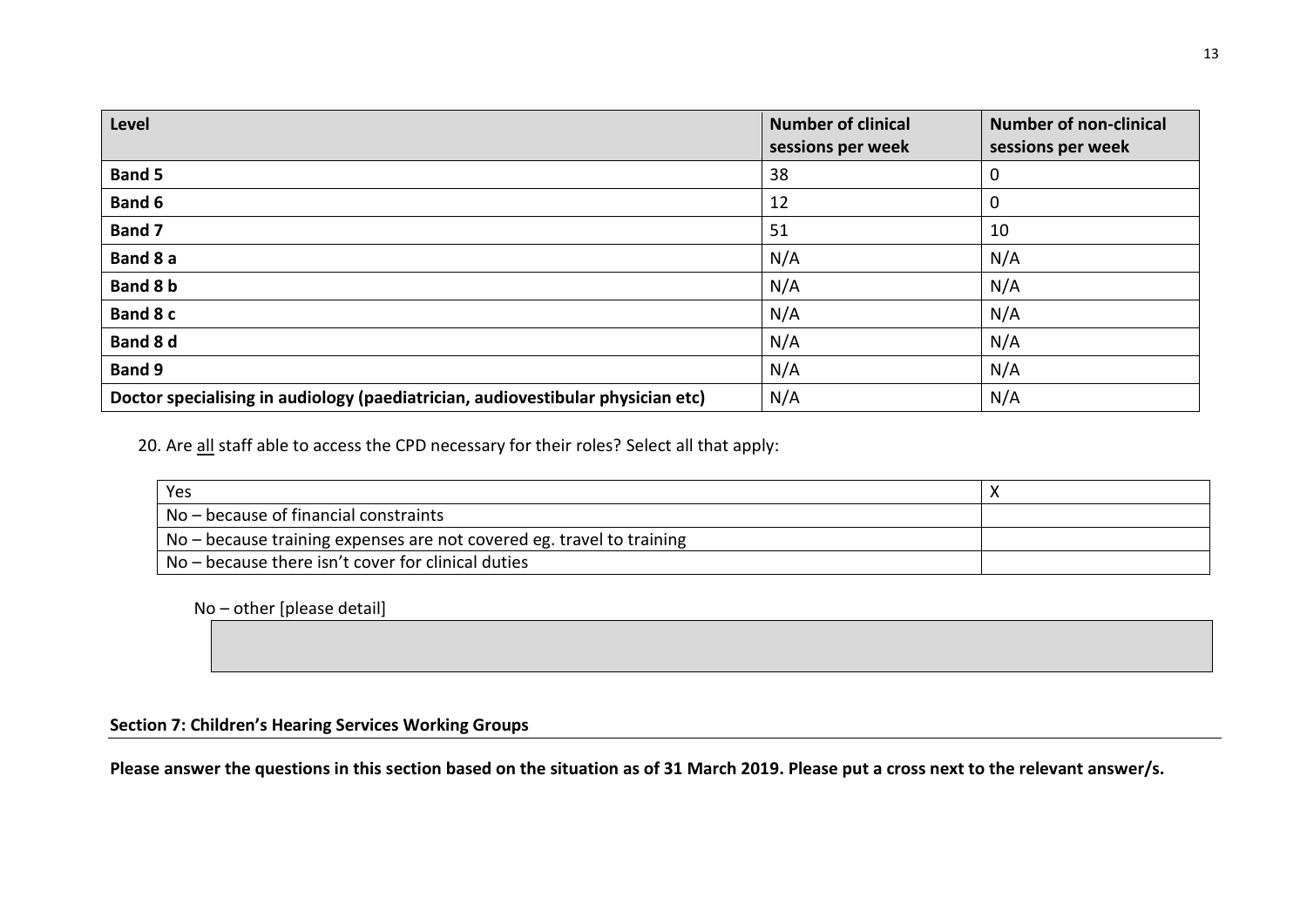21. Does the Children's Hearing Services Working Group (CHSWG) in your area include at least one parent representative? Please select one answer:

| Yes                                         |  |
|---------------------------------------------|--|
| No                                          |  |
| Don't know                                  |  |
| We don't have a CHSWG (go to the Section 8: |  |
| Technology)                                 |  |

22. Does the CHSWG in your area produce a publically available annual report? Please select one answer:

| Yes        |                |
|------------|----------------|
| No         |                |
| Don't know | `<br>$\lambda$ |

### **Section 8: Technology**

23. As of 31 March 2019 which organisation provides the following technology:

**Please put a cross in the relevant boxes to select your answers.** 

|                           | The local authority | <b>Your service</b> | Jointly - the local authority and your service   Not provided |  |
|---------------------------|---------------------|---------------------|---------------------------------------------------------------|--|
| Radio aids                |                     |                     |                                                               |  |
| <b>Remote microphones</b> | v<br>Λ              |                     |                                                               |  |
| <b>Streamers</b>          |                     |                     |                                                               |  |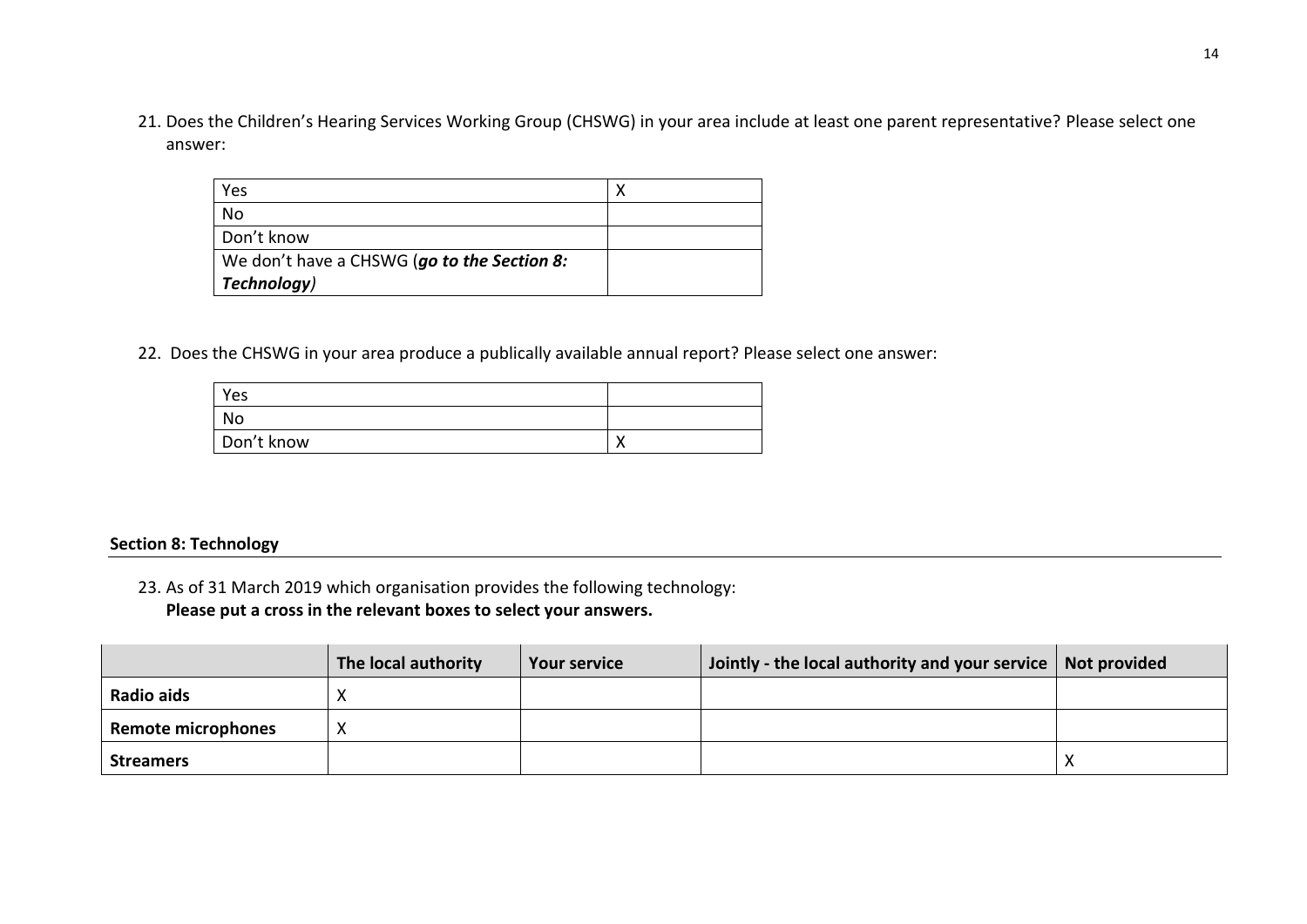### 24. As of 31 March 2019 do you balance or pair streamers purchased by: **Please put a cross in the relevant boxes to select your answers.**

|                   | The local authority | <b>Parents of the deaf</b><br>child | We don't balance or pair devices unless<br>we've provided them | Not provided |
|-------------------|---------------------|-------------------------------------|----------------------------------------------------------------|--------------|
| <b>FM systems</b> |                     |                                     |                                                                |              |
| <b>Streamers</b>  |                     | $\sqrt{ }$                          |                                                                |              |

- 25. Are there any plans to stop the provision of hearing equipment or accessories for hearing equipment in 2019/20? Please select one answer:
	- X No
	- $\circ$  Yes please tell us which equipment and why:

### **Section 9: Patient engagement**

### **Please answer the questions in this section based on the situation as of 31 March 2019. Please put a cross next to the relevant answer/s.**

26. How do you prepare young people for transition to adult services? Please select all that apply.

| Provide information on the adult service for young people                                                                     |  |
|-------------------------------------------------------------------------------------------------------------------------------|--|
| Offer an appointment with the adult service before being discharged from the children's service                               |  |
| Hold joint appointments with both paediatric and adult audiologist present                                                    |  |
| Visit local schools to offer sessions to share information with young people about deafness, independence and transition etc. |  |
| None of the above                                                                                                             |  |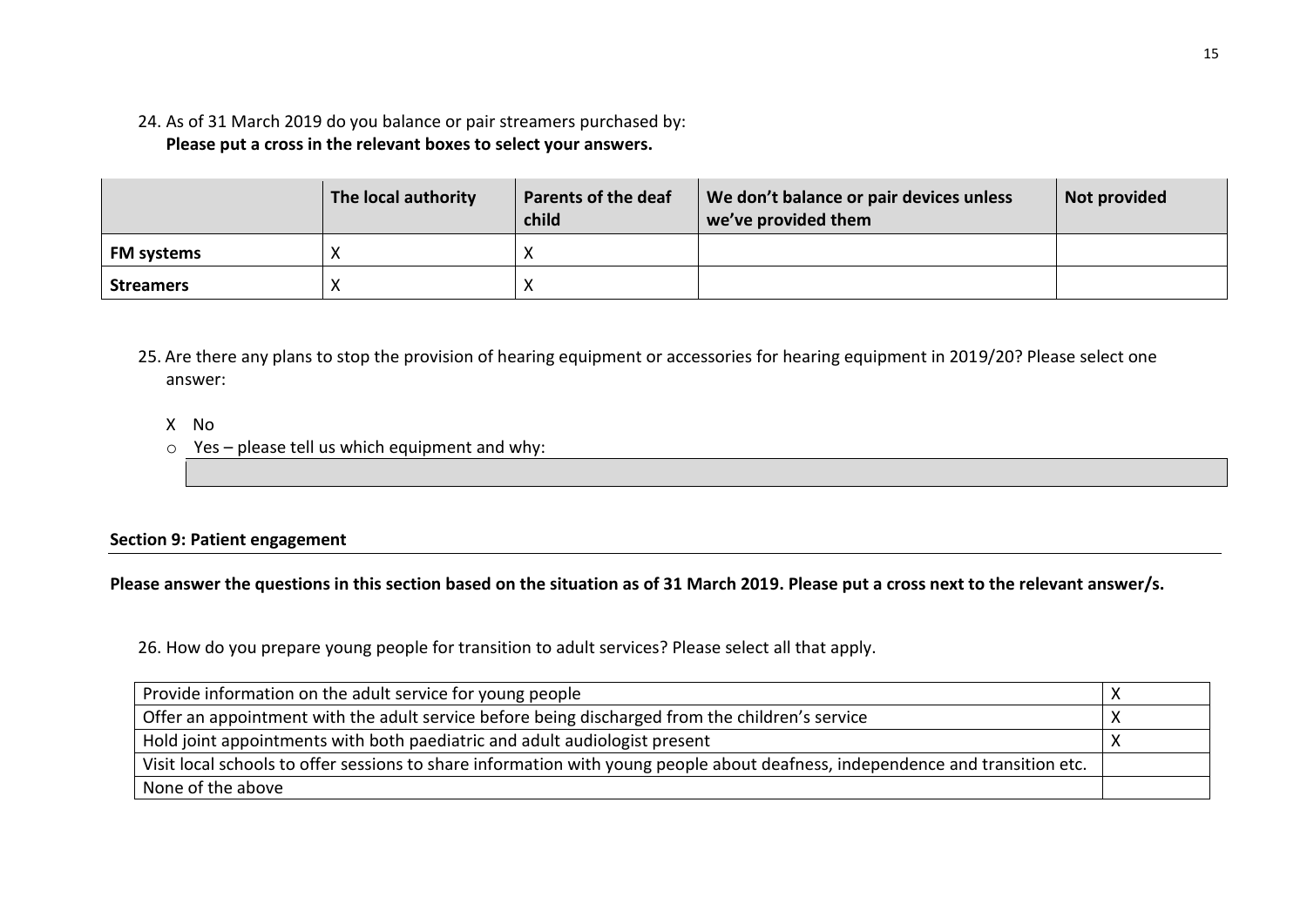### Other please state:

**We are a joint Adult and Paediatric service so have a local Transitional policy.**

27. What was your service's most recent score in the family and friends test?

**100%**

Date the score was recorded: MM/YYYY **03/2019**

28. What was your average 'Was not Brought (WNB)' or 'Did Not Attend (DNA)' rate across all appointment types for children for the 2018/19 financial year in percent?

**Data not readily available to answer**

### **Section 10: Funding and commissioning**

29. What was the annual budget for your paediatric hearing aid service for the 2018/19 financial year, from the organisations below?

Complete all that apply:

o NHS England

o The CCG(s)

Not possible to provide as we are a joint Adult/Paediatric service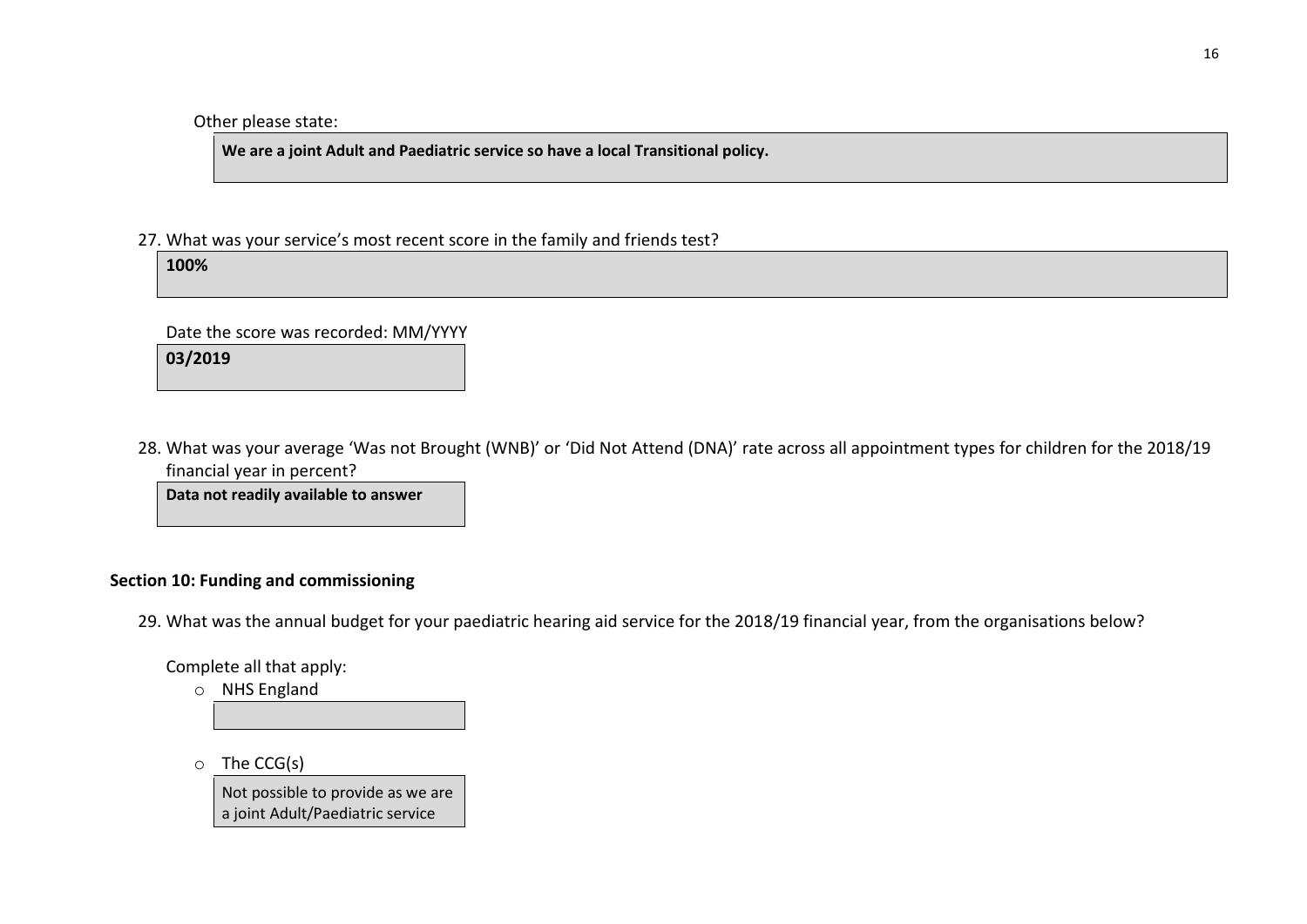with a joint budget .

o Other

### **Please put a cross next to the relevant answer/s.**

30. How is your funding provided? Please select all that apply.

| As a block contract within ENT services? (go to question 33)                         |  |
|--------------------------------------------------------------------------------------|--|
| As a block contract within wider children's services? (go to question 33)            |  |
| As a block contract for all children's audiology services? (go to question 33)       |  |
| As a block contract for both child and adult audiology services? (go to question 33) |  |
| As an individual tariff per child? (go to question 32)                               |  |

Other, please specify:

31. If you selected tariff per child, how much money do you receive for each service below?

Complete all that apply:

o Initial hearing assessment/diagnosis

£49.71

o Follow up assessment/review appointment

£49.71

o Hearing aid fitting (cost of attendance and device)